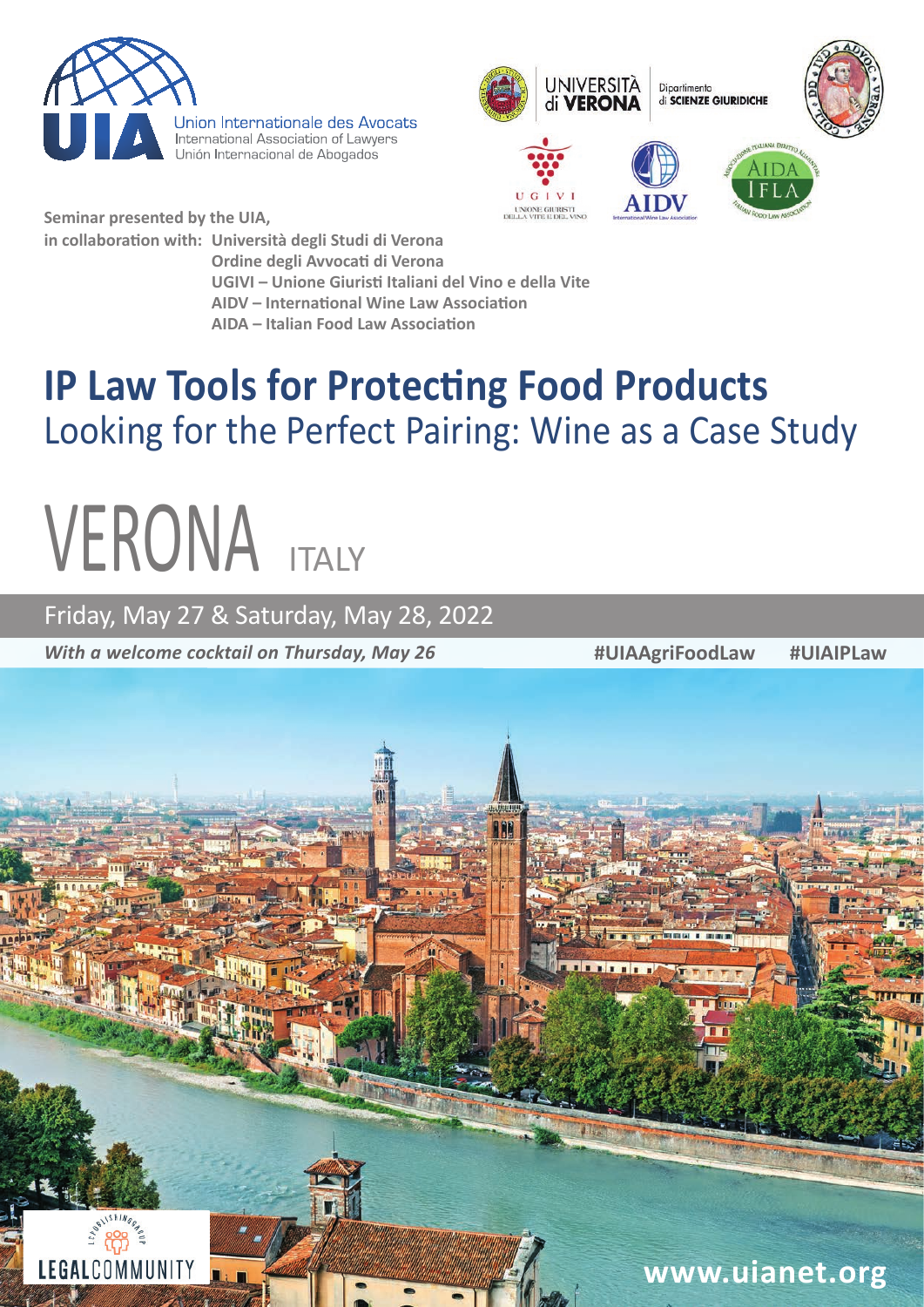# **Bringing Together the World's Lawyers**

UIA is the global and multi-cultural organisation for the legal profession, established in 1927 and now with members in 110 countries. UIA facilitates professional development and international exchange of information and ideas, promotes the rule of law, defends the independence and freedom of lawyers worldwide, and emphasizes friendship, collegiality and networking among members.



### **Join the world's largest international network of lawyers**

**and benefit from a 50% discount on your membership fee during the seminar!**

# **ORGANISING COMMITTEE**

#### **Diego SALUZZO**

*President of the UIA Agri-Food Law Commission Grande Stevens Studio Legale Associato* Turin, Italy **T** +39 011 4391411 d.saluzzo@grandestevens.it

#### **Marita DARGALLO NIETO**

*President of the UIA Intellectual Property Law Commission Buigas* Barcelona, Spain **T** +34 932001277 mdargallo@buigas.com

#### **Stefano DINDO**

*President of UGIVI Dindo Zorzi e Avvocati* Verona, Italy **T** +39 045 80 01 884 studiolegaledindo@studiodindo.it

#### **Frank BOYLE**

*Estudio Muňiz* Lima, Perù **T** +51 1 6117000 fboyle@munizlaw.com

# Introduction

In F&B industry many brands stand robust with their unique products, taste, packaging and marketing strategies; others are new entries or are willing to change their marketing strategies or expand their product range. Differently from other industries the starting point are earth, sun, rain, seeds, farming products and vineyards, livestock and fishery products, in an environment constantly under innovation thanks to bio-agriculture and research of novel foods, like meat substitutes, bread made from seaweed and many more wonders.

Relevant massive investments need to be properly backed and safeguarded and IPRs are the solution. Plant variety rights, patents, utility models, business secrets, guarantee trademarks, geographical indications and trademarks play an exceedingly vital role for agri-food business, from the foremost step of growing, breeding or manufacturing to the last steps such as labelling, marketing and branding final products. Corporations and their business consultants are so expected to carefully analyse the more appropriate IP tools to protect efforts in innovation, research, know-how and marketing.

The purpose of this seminar is to analyse basic issues of IPRs in agrifood industry and their practical enforcement in the international context. Legal experts, academics and practitioners will share their experiences and first-hand knowledge of leading cases, with a focus on wine business, even if take-aways apply to many other food products. Winemaking provides a comprehensive case study, starting from the testing and growing of new grape varieties, to business secrets, patents for novel grape harvesting machines and IPRs which guarantee the quality of the product, its geographical origin and link the bottled result to a particular winemaker.

**Mark your diaries now, save the date and make sure to register! We are looking forward to welcoming you to Verona!**



*The UIA would like to thank the following sponsors:*



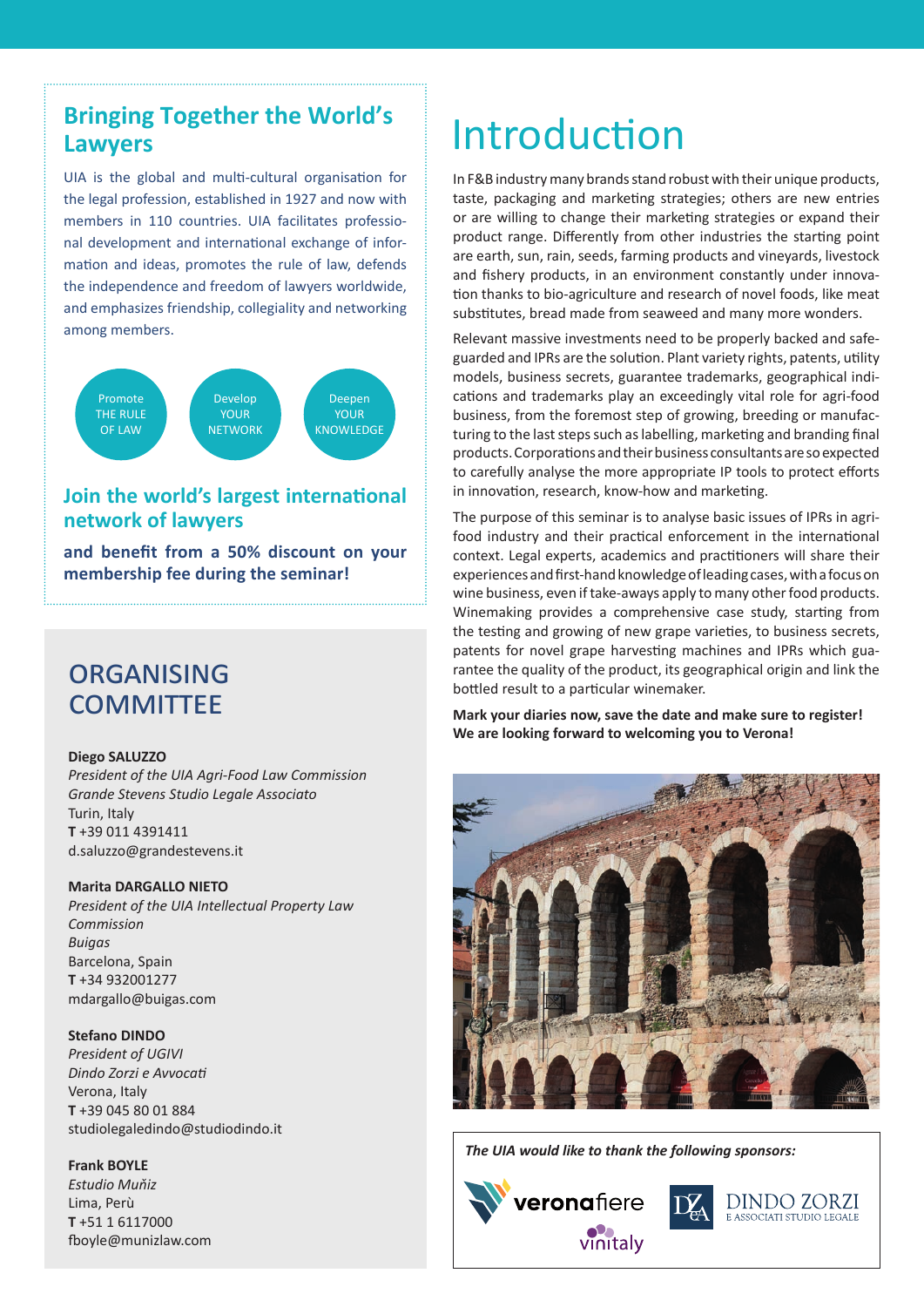# **Thursday, May 26**

#### **19:30 Welcome Cocktail**

**Dindo, Zorzi & Associati Studio Legale** Address Via Leoncino 16, Verona

# **Friday, May 27**

#### **08:30 – 09:00 Registration of Participants**

**University of Verona**  *Dipartimento Scienze Giuridiche* Via Carlo Montanari 9, Verona

#### **09:00 – 09:30 Welcome and Opening of the Seminar**

• **Hervé CHEMOULI,** *UIA President, 2C Avocats, Paris, France*  • **Marita DARGALLO NIETO,** *President of the UIA Intellectual Property Law Commission, Buigas, Barcelona, Spain*

• **Diego SALUZZO,** *President of the UIA Agri-Food Law Commission, Grande Stevens Studio Legale Associato, Turin, Italy*

• **Stefano TROIANO,** *Director of the Department of Juridical Sciences, University of Verona, Verona, Italy*

• **Davide ADAMI,** *Vice President Ordine degli Avvocati di Verona, Verona, Italy* 

**CHAIR OF THE SESSION: Marita DARGALLO NIETO,** *President of the UIA Intellectual Property Law Commission, Buigas, Barcelona, Spain*

#### **09:30 – 10:00 Main IP Tools in Food Industry: an Introductory Synopsis**

**Speaker:**

• **William CHARRINGTON,** *Farrer &Co, London, UK*

#### **10:00 – 10:20 Brand Protection in the Food and Beverage Industry: Basic Principles and Leading Cases**

#### **Speaker:**

• **Nicola LATTANZI,** *Pirola Pennuto Zei & Associati, Milan, Italy*

#### **10:20 – 11:00 ROUND TABLE – Safeguarding Brands in F&B Business**

#### **Speakers:**

• **Martine KARSENTY RICARD,** *JP Karsenty et Associés, Paris, France* 

• **Gabriel PRETUS LABAYEN,** *Secretario General Tècnico, DAMM, Barcelona, Spain*

• **Magdalena ZIELIŃSKA-KUĆ,** *WKB Wierciński, Kwieciński, Baehr sp. k., Poznan, Poland*



**11:30 – 12:00 Protection and Enforcement of IP Rights from Frauds: In-House Counsel Role, Namely in Interpol and Europol Commissions**

#### **Speakers:**

- **Simona MUSSO,** *General Counsel Lavazza, Turin, Italy*
- **Andrea CHIANURA,** *IP Counsel, Lavazza, Turin, Italy*

**12:00 – 12:20 Novel Foods and IPRs**

#### **Speaker:**

• **Odra PAPALEO,** *CVPM Legal - Avvocati Associati, Turin, Italy*

#### **12:20 – 12:40 Plant Variety Rights and New Grapes**

#### **Speaker:**

• **Pedro TENT,** *Garrigues, Valencia, Spain*

**12:40 – 14:00 Lunch**

**CHAIR OF THE SESSION: Oreste CALLIANO,** *University of Turin: F&B Marketing Law, Director of CECLE (Center of European Consumer Law and Economy), Turin, Italy*

**14:00 – 14:20 Wine Production Market: Global** 

# **Survey**

**Speaker:**

• **Alberto CUGNETTO,** *Confindustria Cuneo, Accademia di Agricoltura di Torino, Cuneo, Italy*

#### **14:20 – 14:40 Innovation in Cultivation Techniques and in Winemaking: Their Protection in Terms of IPRs**

#### **Speaker:**

• **Paola GELATO,** *Studio Legale Jacobacci & Associati, Turin, Italy*

#### **14:40 – 15:00 Promotion of Vinitaly Brand Around the Globe: A Success Story**

#### **Speaker:**

• **Giovanni MANTOVANI,** *CEO Veronafiere S.p.A., Verona, Italy*

#### **15:00 – 15:20 Jurisdiction, Arbitrability, and ADR Methods for the Resolution of Transnational IP Disputes in the Wine Sector**

#### **Speaker:**

• **Marco TORSELLO,** *University of Verona, Studio Legale Arblit, Milan, Italy*

**15:20 – 15:40 Coffee Break**

**CHAIR OF THE SESSION: Stefano DINDO,** *President of UGIVI, Dindo Zorzi e Associati, Verona, Italy*

#### **15:40 – 16:00 Infringements in Spirits and Wine in the European Union: EUIPO's Jurisprudence**

#### **Speaker:**

• **Stefan MARTIN,** *Member of the Boards of Appeal at EUIPO, Valencia, Spain*

#### **16:00 – 16:30 Geographical Indications and Their Protection: New Scenarios**

**Speaker:**

• **Ferdinando ALBISINNI,** *Universitas Mercatorum, President of AIDA, Rome, Italy*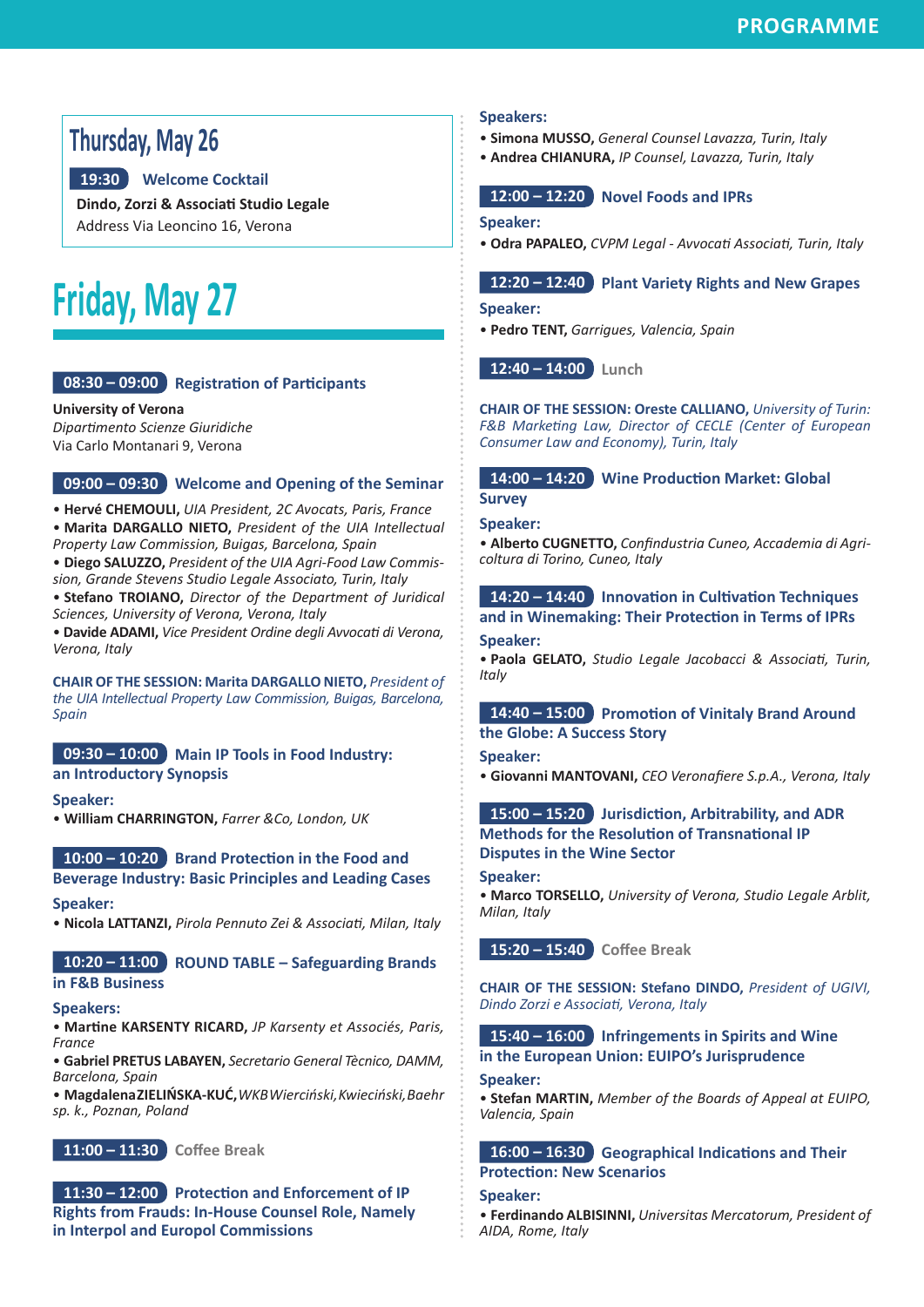#### **16:30 – 17:00 The Champagne Experience: A Model for a Few Producers or a Model for All?**

#### **Speaker:**

• **Theodore GEORGOPOULOS,** *University of Reims, President of International Wine Law Association (AIDV), Reims, France* 

#### **17:00 – 17:40 ROUND TABLE – Geographical Indications versus Trademark: What is the Right Solution?**

#### **Speakers:**

• **Gavin LLEWELLYN,** *Stone King LLP, London, United Kingdom*

• **Myriam OTAOLA,** *Isern, Patentes y Marcas, Barcelona, Spain* • **Maria Katharina RAUCHENBERGER,** *Head of Legal & Compliance, Ruffino (Constellation Group), Florence, Italy*

#### **17:40 – 18:00 General Discussion**

 **20:30 Optional Dinner**

**Ristorante Vittorio Emanuele** Piazza Brà 16, Verona

# **Saturday, May 28**

#### **08:30 – 09:00 Registration of Participants**

**University of Verona**  *Dipartimento Scienze Giuridiche* Via Carlo Montanari 9, Verona

**CHAIR OF THE SESSION: Diego SALUZZO,** *President of the UIA Agri-Food Law Commission, Grande Stevens Studio Legale Associato, Turin, Italy*

#### **09:00 – 09:30 Prosek v Prosecco**

#### **Speaker:**

• **Giuseppe AMBROSIO,** *Direttore Generale MIPAAF – Presidente Gdl Unesco Mipaaf, Rome, Italy*

#### **09:30 – 10:00 Branding Port Wine: Crisis,**

**Transformation and the Advent of Modern Brands Speaker:**

• **Gonçalo MOREIRA RATO,** *Magalhães Associados Sociedade Advogados, International Wine Law Association (AIDV), Lisbon, Portugal*

#### **10:00 – 10:30 Champagne vs Chapanillo**

**Speaker:**

• **Anna VILADÁS JENÉ,** *Gómez-Acebo & Pombo, Barcelona, Spain*

**10:30 – 10:50 Coffee Break**

**10:50 – 11:20 Protection of IPR's in Chinese Wine Market: New China Trademark Examination Guidelines**

#### **Speakers:**

- **Roberto GILARDINO,** *Horizons Advisory, Shanghai, P.R.China*
- **Lucia Myriam NETTI,** *Horizons Advisory, Turin, Italy*

**11:20 – 11:40 How to Identify Fake Wines, Fine Wines Namely Included** 

#### **Speaker:**

• **Conte Gelasio GAETANI D'ARAGONA LOVATELLI,** *Head of Wannenes Auction's House Wine Department, wine writer and historical wine producer in Montalcino, Rome, Italy*

**11:40 – 12:20 Climate Changes and Future of Geographical indications**

**Speakers:**

• **Michael REESE,** *Vice President Agri-Food Law Commission, Reese LLP, New York, United States*

• **Alberto CUGNETTO,** *Confindustria Cuneo, Accademia di Agricoltura di Torino, Cuneo, Italy* 

**12:20 – 12:30 Closing Remarks**

**12:30 – 13:15 Transfer by Bus to Soave (Together with Interested Companions)**

**13:15 – 14:15 Optional Lunch**

**Locanda Ai Capitelli** Via Monti 2, Soave

**14:15 – 15:30 Visit of Soave Town and Castle**  (http://www.soaveturismo.it/?lang=en)

**15:30 – 16:30 Visit to Pieropan Winery and Cellar**  (https://www.pieropan.it/en)

**16:30 – 17:30 Wine Tasting**

**17:45 – 18:30 Transfer Back by Bus to Verona**

# **In Verona, a health protocol will allow you to participate in the seminar in complete safety:**

- **► Masks must be worn** throughout the seminar area, in the session room.
- ➥ In the session room, UIA will enforce **social distancing.**
- **► Hand sanitizer** will be available at the entrance to the room and will be available in the busy areas of the seminar.





available



in each room

face coverings

UIA has been regularly monitoring the health situation in Italy. You can also find out more by visiting the Italian Government website here. **The health of our participants remains our top priority.**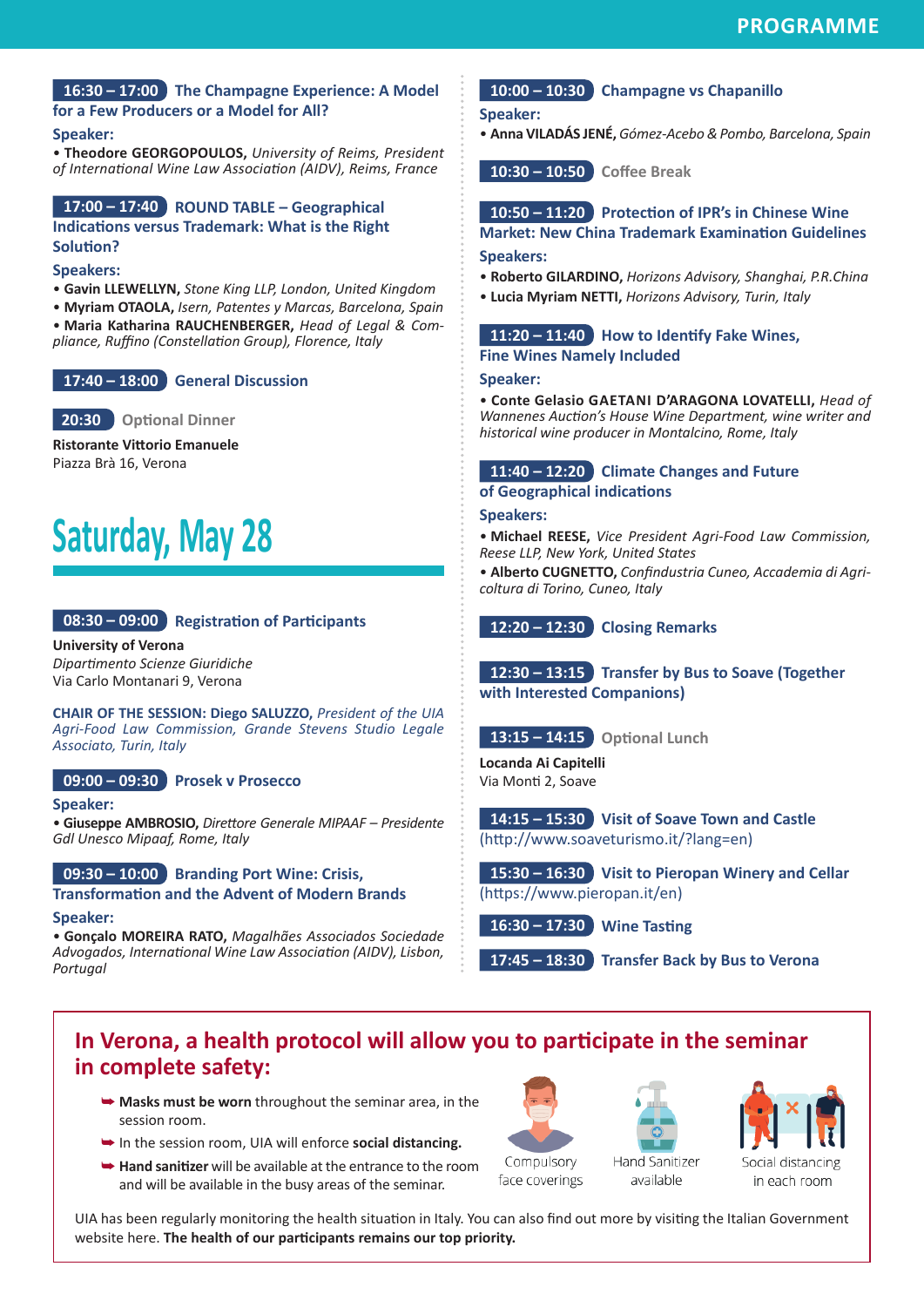# **GENERAL INFORMATION**

### SEMINAR VENUE

**University of Verona** *Dipartimento Scienze Giuridiche* Via Carlo Montanari 9 Verona, Italy

#### CONTINUING LEGAL EDUCATION

Every participant attending the seminar will receive a "Certificate of Participation" at the end of the event that may be used to obtain "Credits" for "Continuing Legal Education" – "Continuing Professional Development" purposes, depending on national rules. For more information, please contact the UIA.

### LANGUAGE

The working language will be **English** without simultaneous translation.

# HOTEL RESERVATION

A limited number of rooms have been pre-booked at a preferential rate. Reservations should be made directly through the hotel. Credit card details must be given in order to secure your reservation. Please note that the number of rooms is limited. We recommend that you proceed with your reservations as soon as possible.

| <b>HOTELS</b>                                                                                                  | <b>RATFS</b>                                 |       |
|----------------------------------------------------------------------------------------------------------------|----------------------------------------------|-------|
| <b>HOTEL NH 5*</b>                                                                                             | Single Room                                  | € 290 |
| Via Adua 6, Verona, Italy                                                                                      | Double Room                                  | € 290 |
| T+39 04 58 06 23 11 E nhcollectionverona@nh-hotels.com                                                         | <b>Breakfast included and taxes excluded</b> |       |
| To book a room at Hotel NH please use the following link https://www.nh-hotels.it/event/congresso-avvocati-uia |                                              |       |
| <b>HOTEL ACCADEMIA 4*</b>                                                                                      | Single Room                                  | € 215 |
| Via Scala 12, Verona, Italy                                                                                    | Double Room                                  | € 225 |
| T+39 04 55 96 222 E info@hotelaccademiaverona.it                                                               | <b>Breakfast included and taxes excluded</b> |       |
| Please specify that it is for the "UIA Seminar 2022" - n 47705                                                 |                                              |       |
| <b>HOTEL AURORA</b>                                                                                            | Single Room                                  | € 160 |
| Piazzetta XIV Novembre 2, Verona, Italy                                                                        | Double Room                                  | € 180 |
| $T + 39045594717$ E info@hotelaurora.biz                                                                       | <b>Breakfast included and taxes excluded</b> |       |
| Please specify that it is for the "UIA Seminar 2022"                                                           |                                              |       |

# REGISTRATION FEES

| *Amounts exclusive of VAT          | On or before<br>April 27 | From<br>April 28 |
|------------------------------------|--------------------------|------------------|
| UIA MEMBER                         | € 300*                   | € 350*           |
| UIA MEMBER - YOUNG LAWYER (<35) ** | € 250*                   | € 300*           |
| NON-MEMBER                         | € 350*                   | € 400*           |
| NON-MEMBER - YOUNG LAWYER (<35)**  | € 300*                   | € 350*           |

#### **Fees include:**

- Attendance at all working sessions Seminar documentation
	-
- Welcome cocktail on May 26 Coffee breaks on May 27 & 28
- Lunch on May 27
- 
- 

**The dinner on May 27 and the lunch and excursion on May 28** are **optional** and at **additional charge** of Euro 65 and Euro 100 per person respectively

**\* The VAT (22%) can be applied to the amount** stated above according to the European Directive 2006/112/CE of November 28, 2006. **If you provide an EU VAT ID number, the VAT will not be charged.** For more information, please contact the UIA.

*\*\* Please attach proof of age to the registration form to benefit from young lawyers fee.*

Please note that the number of places at the seminar is limited. The organisers reserve the right to refuse registrations in the event of excess applications.

In order for your name to appear in **the list of participants,** which will be distributed during the seminar, your registration form must be received by **May 20** at the latest. An updated electronic list will be sent by email to all the participants after the seminar.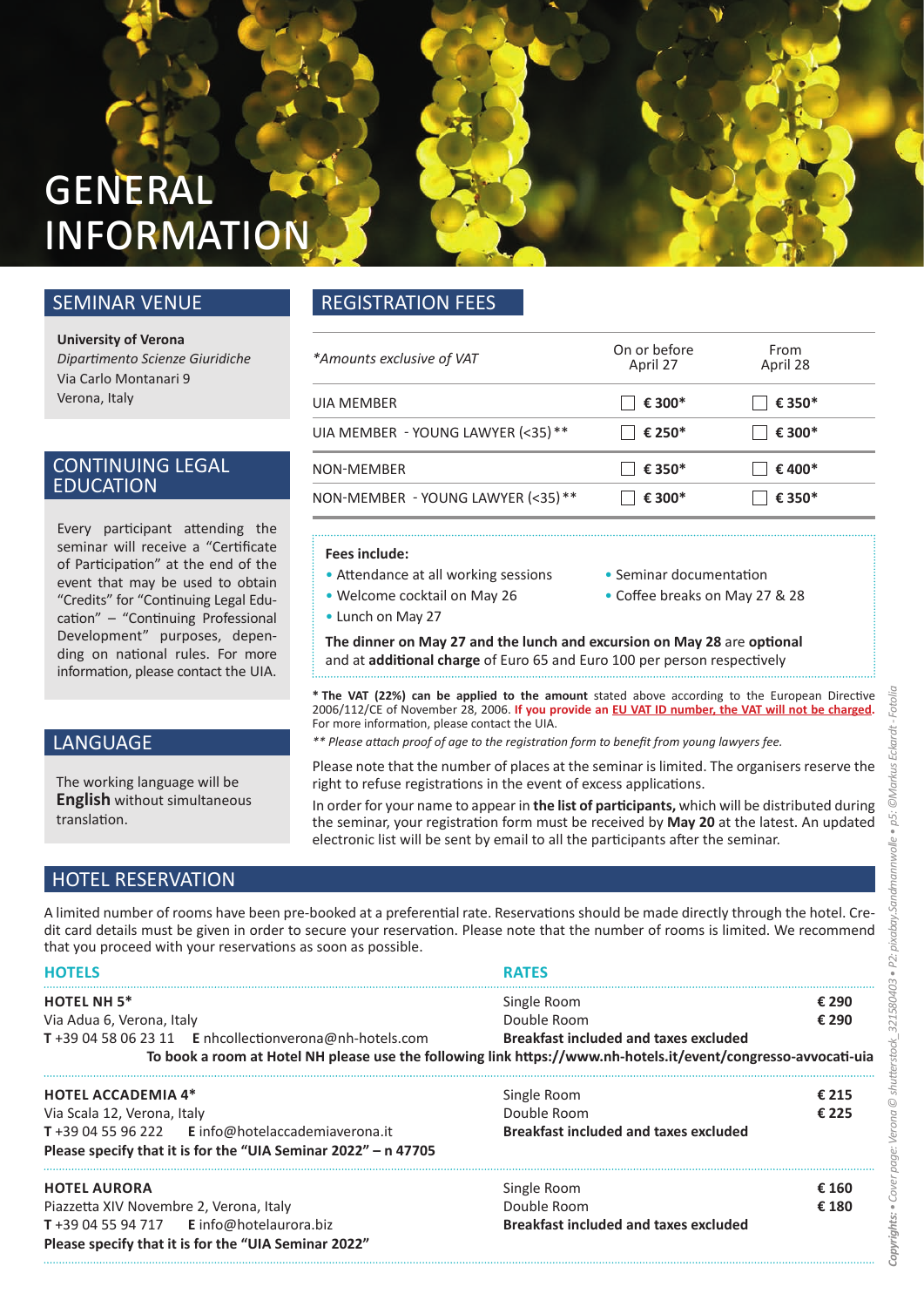### CANCELLATION CONDITIONS

All cancellations will be subject to a 50% deduction and will have to be sent in writing, to be received by the Union Internationale des Avocats **no later than April 27, 2022.**

No refund will be made for cancellations received after this date.

#### VISAS

Anyone who requires a visa invitation letter in order to attend the seminar should register and pay their registration fees **no later than April 27, 2022** to ensure there is enough time to obtain a visa.

All cancellations will be refunded in full, minus €50 + VAT to cover administrative costs, provided that the UIA has received the registration documents and total registration fees **no later than April 27, 2022.**

If you register after this date, only 50% of the amount paid minus €50 + VAT to cover administrative costs will be refunded for cancellations due to visa refusals.

All cancellations due to a visa refusal must be sent in writing and reach the UIA **before the seminar.** Cancellations must be accompanied by **a proof of visa refusal.** 

If your visa is issued after the seminar date or if you do not have proof of visa refusal, you will not be entitled to a refund.

#### COVID-19

For any cancellation of onsite participation after May 9, 2022, a credit voucher or a full refund of the registration fees\* will be offered in the following cases:

- if you test positive for Covid-19 less than 14 days before the Seminar
- (a medical certificate or a proof of positive test result will be required); • border shutdown by French government or by your country's govern-
- ment;
- if country where you live is under lockdown.

For any other reason, the standard cancellation policy will apply.

(\*) If you wish, part of the amount paid for the seminar can be carried forward to another UIA event or refunded.

Should the onsite seminar be cancelled due to Covid-19 concerns, participants will be able to request a credit voucher or a full refund of their registration fees.

If a virtual alternative is offered, part of the amount paid for the onsite seminar can be used for the virtual seminar. The remaining amount can be carried forward to another UIA event or refunded.

#### GENERAL CONDITIONS

All registrations received by the Union Internationale des Avocats (UIA) along with the full payment of fees corresponding to the events selected will be confirmed in writing.

The UIA reserves the right to cancel or postpone the seminar to a later date, change the seminar venue and/or programme, make any corrections or modifications in the information published in the seminar programme and cancel any invitation to participate in the seminar, at any time and at their entire discretion, without having to provide any reasons for the same.

Neither the UIA, nor any of its managers, employees, agents, members or representatives shall be held responsible for any loss or damage, of any nature, suffered (directly or indirectly) by a delegate, accompanying person or a third party following any cancellations, changes, postponements or modifications.

#### **The UIA strongly advises participants to subscribe to modifiable and/or refundable services, as well as to take out a cancellation insurance.**

Neither the UIA, nor any of its managers, employees, agents, members or representatives shall be held responsible for any loss or damage, of any nature whatever, suffered (directly or indirectly) by a delegate or accompanying person, except in case of death or personal injury due to gross negligence by the UIA.

The contractual relations between the UIA and each participant (delegate or accompanying person) in relation to the seminar are subject to French law and jurisdiction, to the exclusion of any other law. Paris is the city of jurisdiction.

#### FORMALITIES

It is the responsibility of participants to ensure compliance with police, customs and health formalities for their journey. Participants unable to take part in the seminar because of their inability to take a flight or any other means of transportation due to being unable to provide the documents required (passport, visa, vaccination certificate, etc.) cannot claim any reimbursement.

#### FORCE MAJEURE

"Force majeure" means any events external to the parties, of both an unforeseeable and insurmountable nature that prevents either the client or the participants, or the agency or service providers involved in organising the seminar, from executing all or part of the obligations provided for in the present agreement. By express agreement, such will be the case in the event of a strike affecting the means of transport, hotel staff, air traffic controllers, an insurrection, a riot or any prohibition whatsoever decreed by governmental or public authorities.

It is expressly agreed that for the parties, a case of force majeure would suspend the execution of their reciprocal obligations. At the same time, each of the parties shall bear the burden of all the expenses incumbent upon them, resulting from the case of force majeure.

#### **HFAITH**

The organisers decline any responsibility in case of any health problems existing prior to the seminar that may lead to complications or be aggravated during the entire period of the stay: pregnancy, cardio-vascular problems, any allergies, special diets, any disorders under treatment and not yet consolidated on the day the seminar starts, psychic or mental or depressive illness, etc. (Non exhaustive list).

#### PERSONAL DATA PROTECTION

The personal data that you communicate to us shall be processed by the International Association of Lawyers (UIA – Union Internationale des Avocats), with its registered office at 9 rue du Quatre-Septembre, 75002 Paris (Tel: +33 1 44 88 55 66 - Fax: +33 1 44 88 55 77 - privacy@uianet.org), in accordance with Act No. 78-17 of January 6, 1978 relating to data, files and freedoms and Regulation No. 2016/679 on data protection, as of its entry into force on May 25, 2018. Your data will be managed by UIA's General Services, Events and Accounts Section:

- For the purpose of administering your registration for the event and your on-site access to the event;
- In order to pay for the selected services your bank details will be deleted after receipt of your payment;
- In order to communicate information messages from UIA.

To the extent necessary for the execution of their respective tasks, our subcontractors in charge of our seminar organisation, our IT infrastructure, our management, the production and maintenance of our website and extranet, are likely to gain access to your data from time to time. Their servers are located in the European Union.

Data relating to your participation in the event shall be stored for a period of 10 years. We are obliged to archive billing data until the end of the period required for our tax and accounting obligations, i.e. for 7 full tax years. We shall store your contact information to keep you informed until you ask us to stop. You have the right to access your data and have it corrected if necessary.

You may object to any processing of your data undertaken by us for the purposes of our legitimate interests. If you wish for more information, or to lodge a complaint, please contact CNIL (French Data Protection Authority).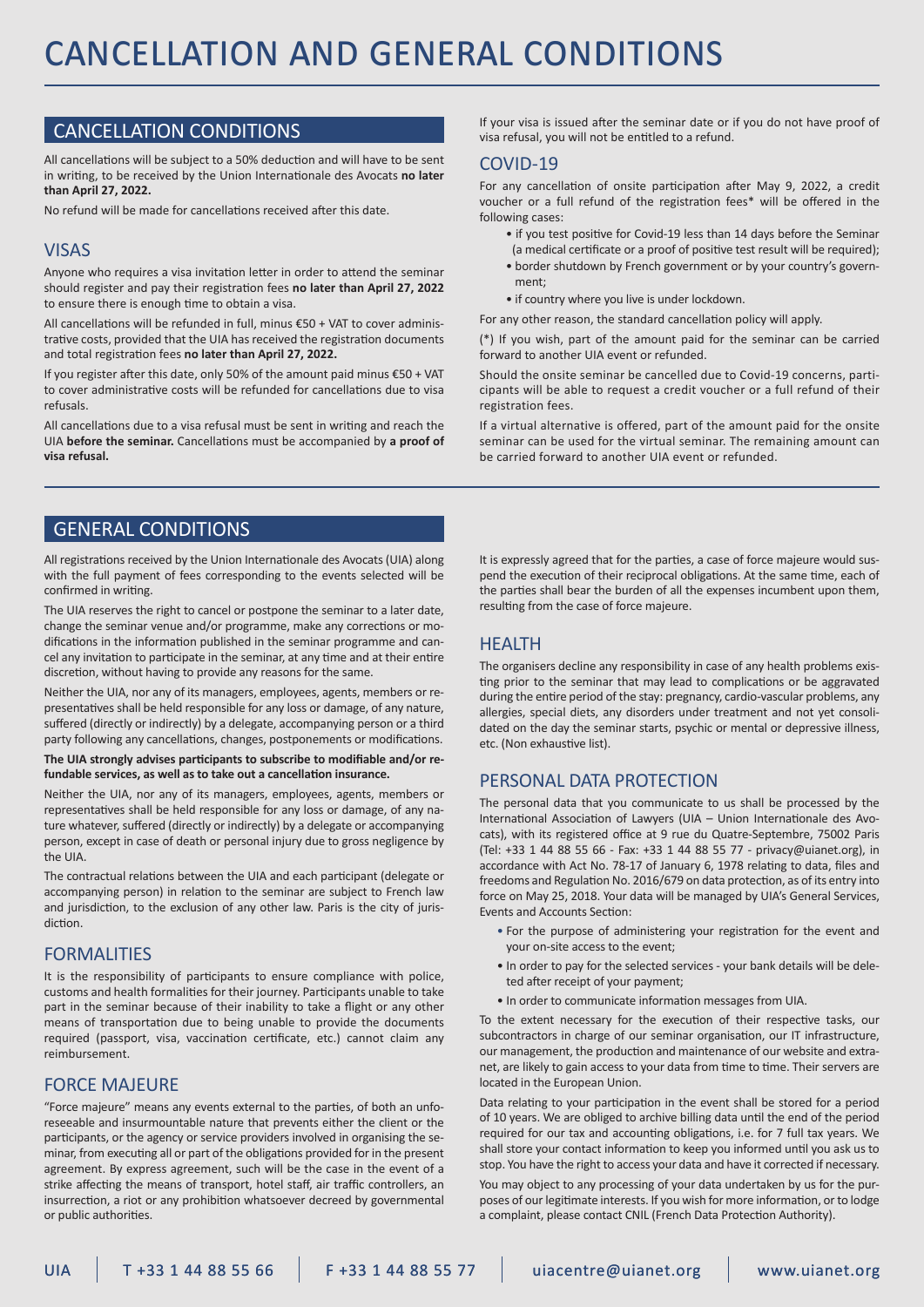

# **IP Law Tools for Protecting Food Products: Looking for the Perfect**

Pairing: Wine as a Case Study

# **VERONA, ITALY**

FRIDAY, MAY 27 & SATURDAY, MAY 28, 2022

Register online at: **WWW.uianet.org** 

or please complete and return this form, by email to: uiacentre@uianet.org

**UIA (International Association of Lawyers)** 

Tel: +33 1 44 88 55 66 = Fax: +33 1 44 88 55 77 = Email: uiacentre@uianet.org

| UIA Identification number (if you already have one): $M_1 = 2$ |  |
|----------------------------------------------------------------|--|
|                                                                |  |
|                                                                |  |
|                                                                |  |
|                                                                |  |
|                                                                |  |
|                                                                |  |
|                                                                |  |
|                                                                |  |
|                                                                |  |
|                                                                |  |
|                                                                |  |
|                                                                |  |

#### **A. SEMINAR REGISTRATION FEES**

| On or before<br>April 27 | From<br>April 28 |
|--------------------------|------------------|
| € 300*                   | € 350*           |
| € 250*                   | € 300*           |
| $\epsilon$ 350*          | € 400*           |
| € 300*                   | € 350*           |
|                          |                  |

\* The VAT (22%) can be applied to the amount stated above according to the European Directive 2006/112/CE of November 28, 2006.

If you provide an EU VAT ID number, the VAT will not be charged. For more information, please contact the UIA.

\*\* Please attach proof of age to the registration form to benefit from young lawyers fee.